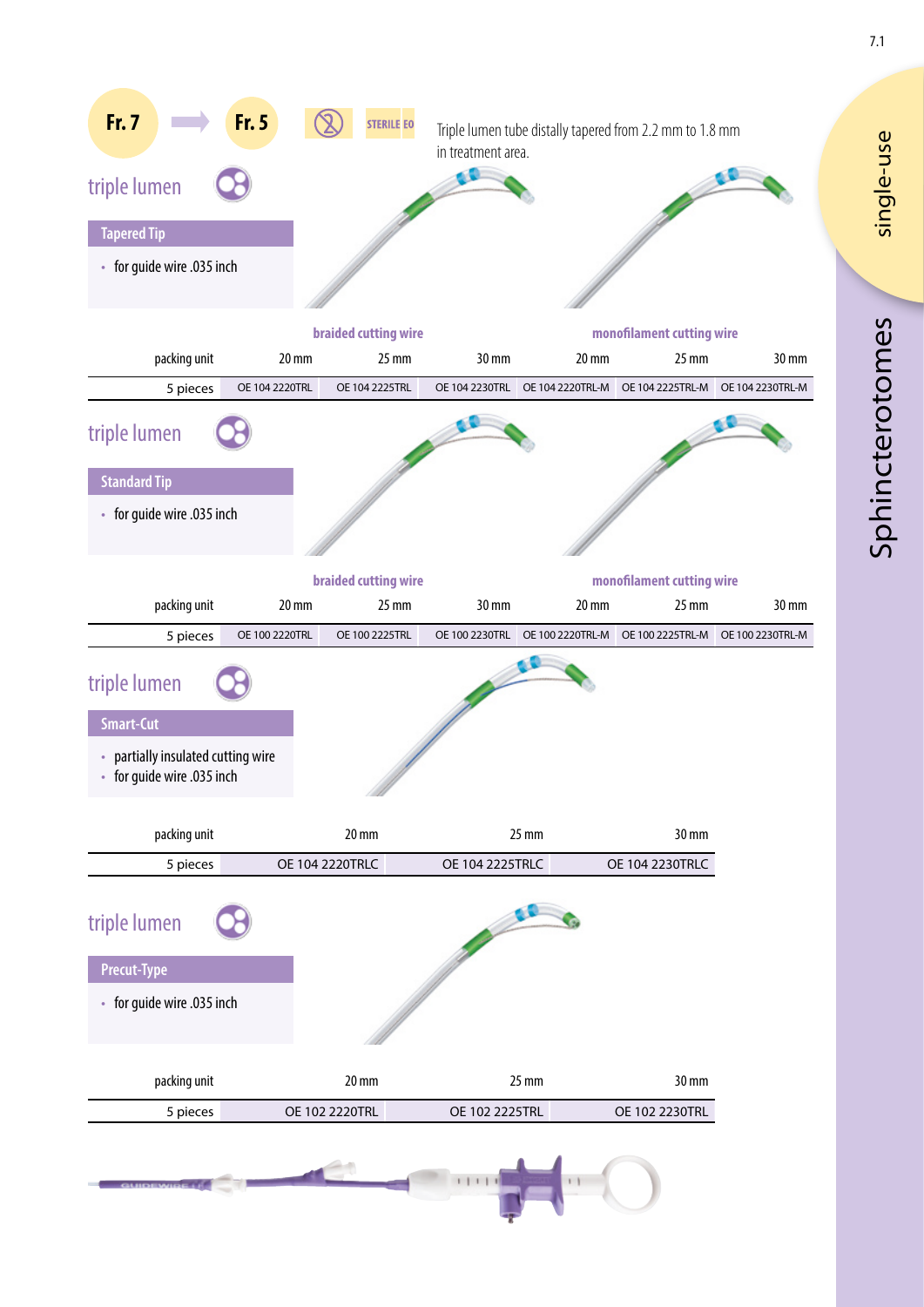| <b>Fr. 7</b><br>Fr. 5<br>double lumen<br><b>Tapered Tip</b><br>• for guide wire .035 inch            |                                    | in treatment area.     | Double lumen tube distally tapered from 2.2 mm to 1.8 mm |
|------------------------------------------------------------------------------------------------------|------------------------------------|------------------------|----------------------------------------------------------|
|                                                                                                      |                                    |                        |                                                          |
| packing unit<br>5 pieces                                                                             | $20 \, \text{mm}$<br>OE 104 2220DL | 25 mm<br>OE 104 2225DL | 30 mm<br>OE 104 2230DL                                   |
| double lumen<br><b>Smart-Cut</b><br>• partially insulated cutting wire<br>• for guide wire .035 inch |                                    |                        |                                                          |
| packing unit                                                                                         | 20 mm                              | 25 mm                  | 30 mm                                                    |
| 5 pieces                                                                                             | OE 104 2220DLC                     | OE 104 2225DLC         | OE 104 2230DLC                                           |
| double lumen<br><b>Standard Tip</b><br>• for guide wire .035 inch                                    |                                    |                        |                                                          |
| packing unit                                                                                         | 20 mm                              | $25 \text{ mm}$        | 30 mm                                                    |
| 5 pieces                                                                                             | OE 100 2220DL                      | OE 100 2225DL          | OE 100 2230DL                                            |
| double lumen<br><b>Precut-Type</b><br>• for guide wire .035 inch                                     |                                    |                        |                                                          |
| packing unit                                                                                         | 20 mm                              | $25 \text{ mm}$        | 30 mm                                                    |
| 5 pieces                                                                                             | OE 102 2220DL                      | OE 102 2225DL          | OE 102 2230DL                                            |

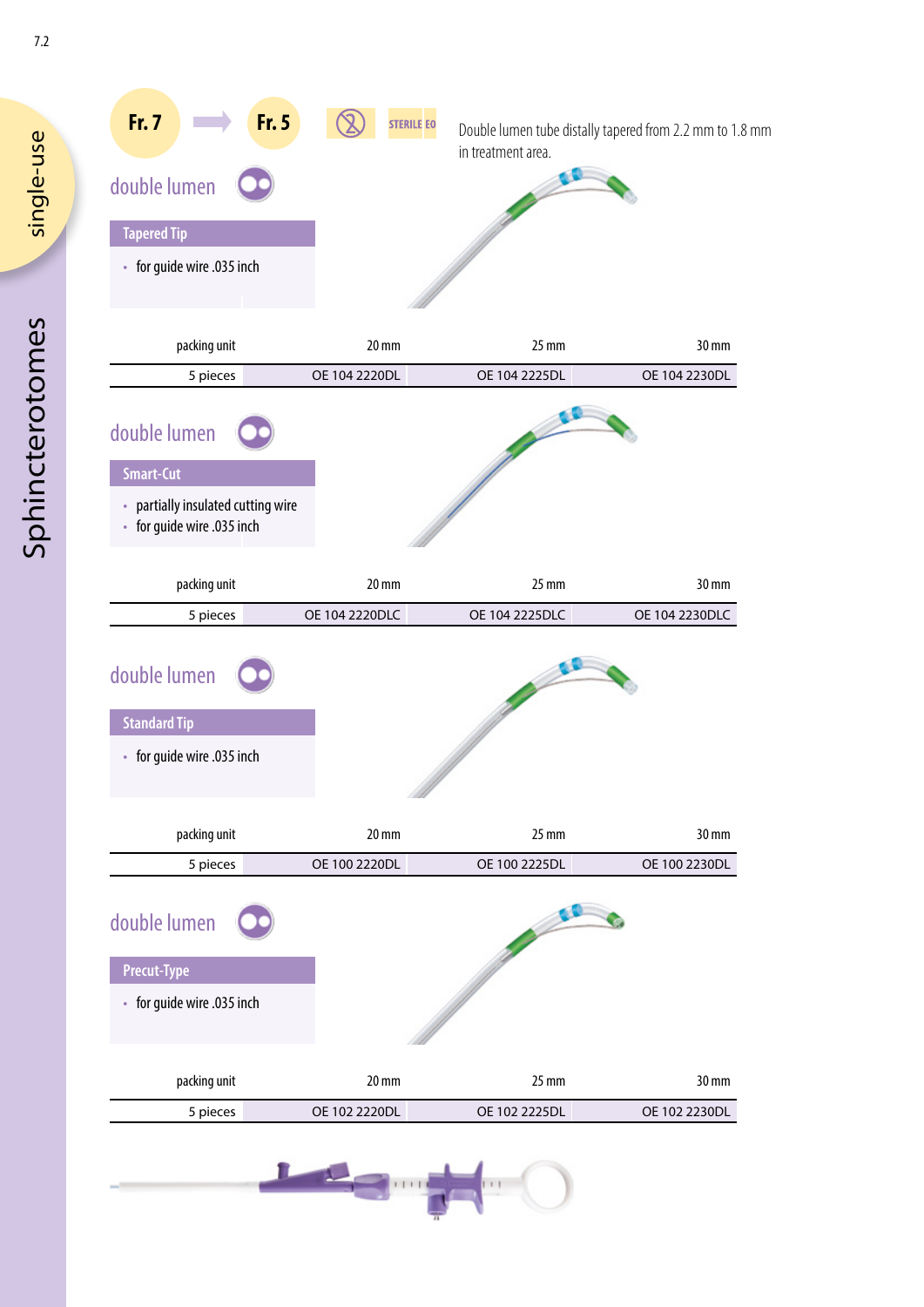| Fr. 5<br><b>STERILE EO</b><br>single lumen |  |
|--------------------------------------------|--|
| <b>Tapered Tip</b>                         |  |
| • no guide wire access                     |  |

| packing unit | 20 mm       | $30 \,\mathrm{mm}$ |
|--------------|-------------|--------------------|
| 5 pieces     | OE 105 1821 | OE 105 1831        |

| single lumen           |             |             |
|------------------------|-------------|-------------|
| <b>Precut-Type</b>     |             |             |
| • no guide wire access |             |             |
| packing unit           | 20 mm       | 30 mm       |
| 5 pieces               | OE 103 1821 | OE 103 1831 |

| single lumen                        |  |
|-------------------------------------|--|
| <b>Precut-Type with Tapered Tip</b> |  |
| • no guide wire access              |  |
|                                     |  |

| packing unit | 20 mm         | 30 mm         |
|--------------|---------------|---------------|
| 5 pieces     | OE 105 1821PC | OE 105 1831PC |



7.3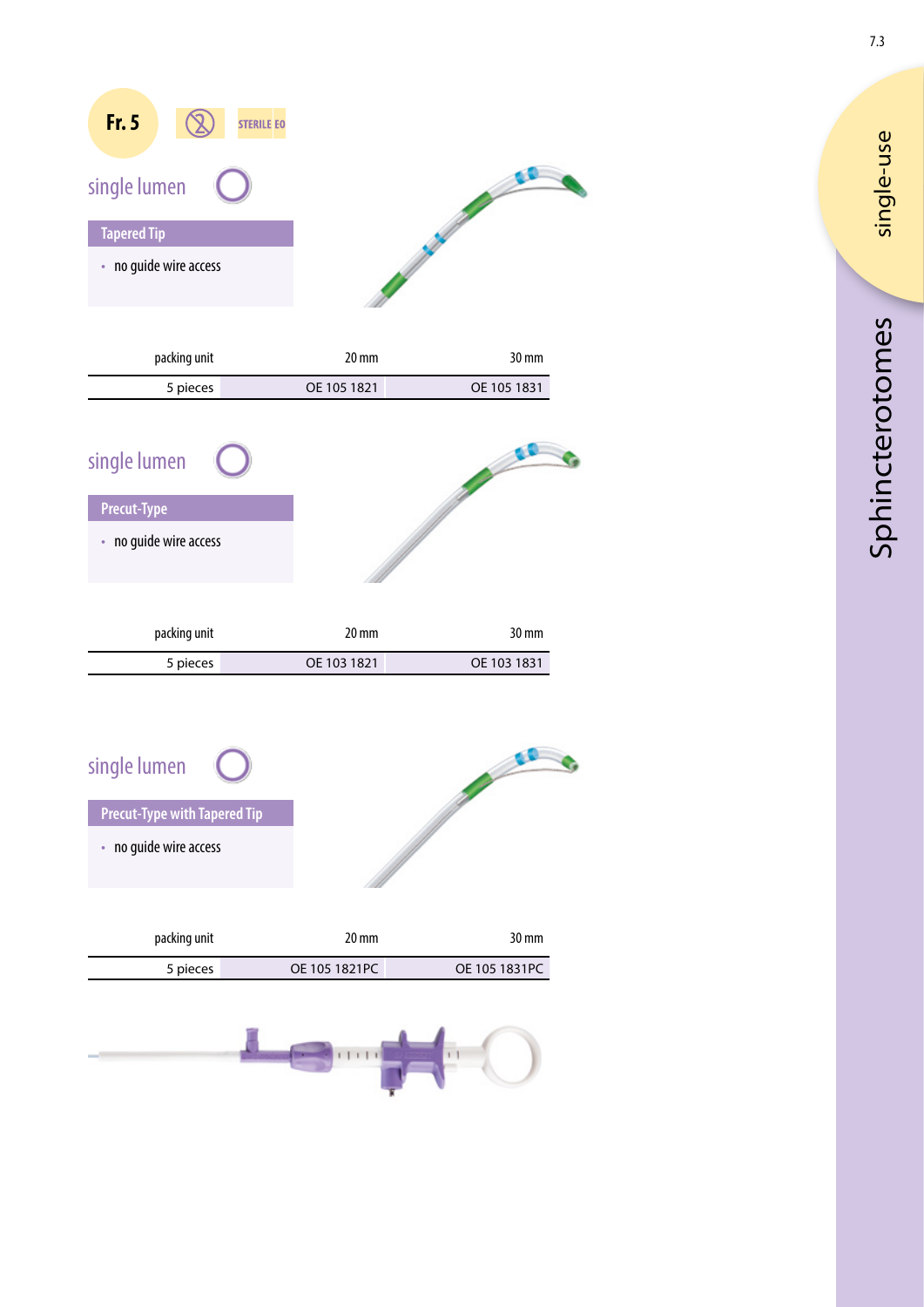

single-use